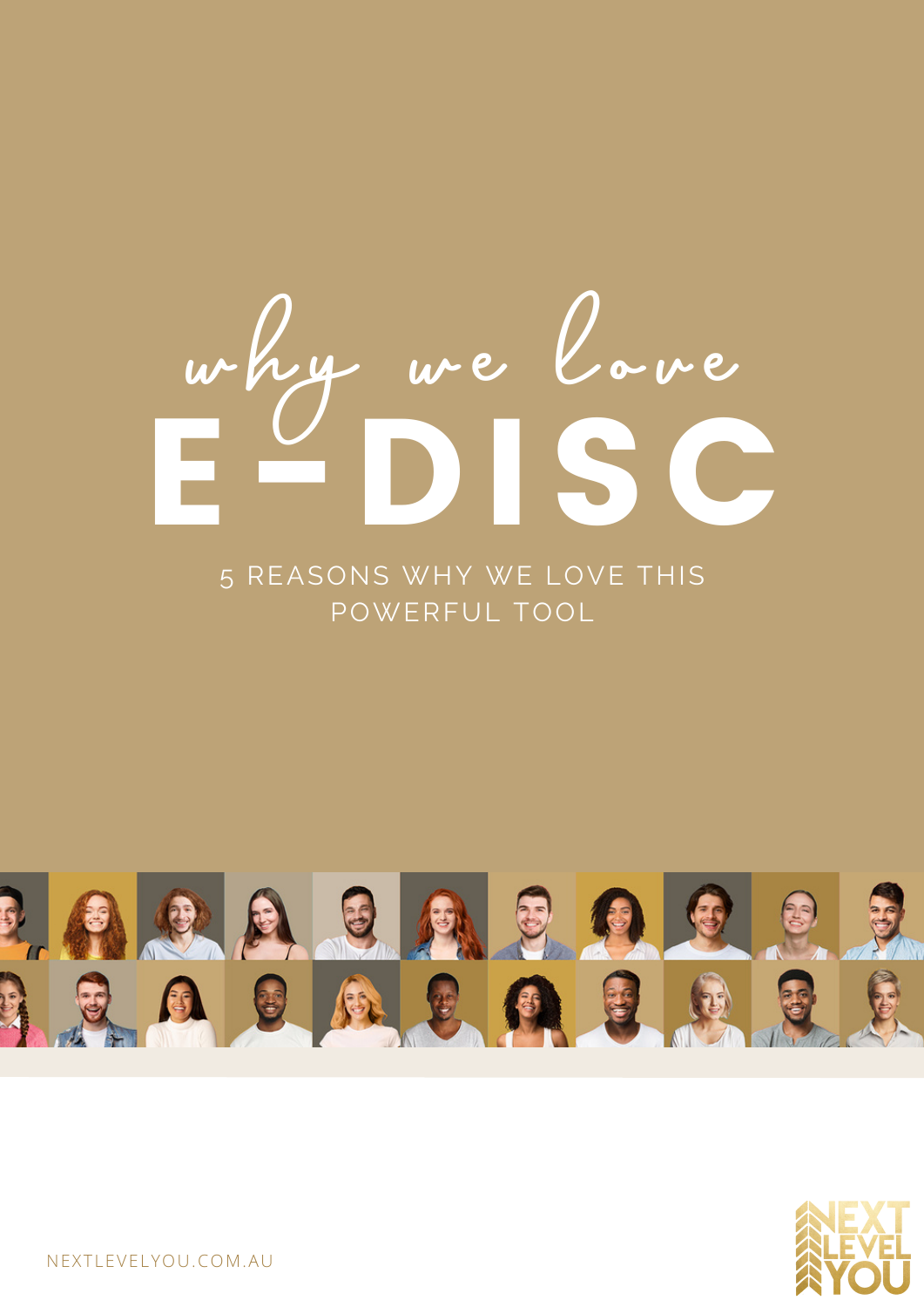# **Why we love Extended DISC** [Video Transcript]

I want to quickly share with you the Top 5 reasons we love the extended DISC assessment and why we call it the NEXT LEVEL DISC!

### **1. It's not another personality profile**

Personality tests have their application, and indeed many earlier DISC models are presented as personality inventories but extended disc is different. It looks at BEHAVIOUR and ENERGY. And the reason why this is so important is that most people believe their personality is something they are stuck with.. I'm just that way. Whereas most of us will agree that behaviour can be changed. It might not always be easy or straight forward, but we can all develop strategies to change the behaviours that aren't getting us the results we want. It shows us our natural energetic styles and the behaviours we will automatically gravitate toward so we can easily see what is standing in our way.

## **2. It's incredibly comprehensive**

EDISC doesn't divide people up into just 8 or 16 categories and expect that that will fit a whole person's individual styles and traits. Life is not like that. With the EDISC there are 160 possible combinations and you are provided with a comprehensive report detailing your specific style. The report gives a wealth of information including how you are naturally wired, what your strengths are, your motivators, your de-motivators and your key development areas. It tells you how you are likely to feel performing in a range of different areas from time management to communication and working with others. It can even show us when something unusual is happening, like you're under pressure or you are feeling insecure in your role.

### **3. It's in real time.**

Many psychometric assessments can give you a good idea of what your strengths and key capabilities are, but what they won't tell you is how you are actually showing up right now. When we aren't working in alignment with our natural styles we can wind up anxious and exhausted if we don't have sustainable strategies that are allowing us to work outside those zones. And most of the time we aren't even aware that this is happening. We just don't like going to work or spending time with particular people because these activities drain us. The EDISC profile shows us not only our natural behavioural styles, it also shows how we are adapting to our circumstances by adjusting how we use those styles. If we are working too far outside our preferred zones for too long, without adequate support or strategies, we will burnout. But once we have that awareness we can work on either changing roles or changing behaviours in ways that are more sustainable.